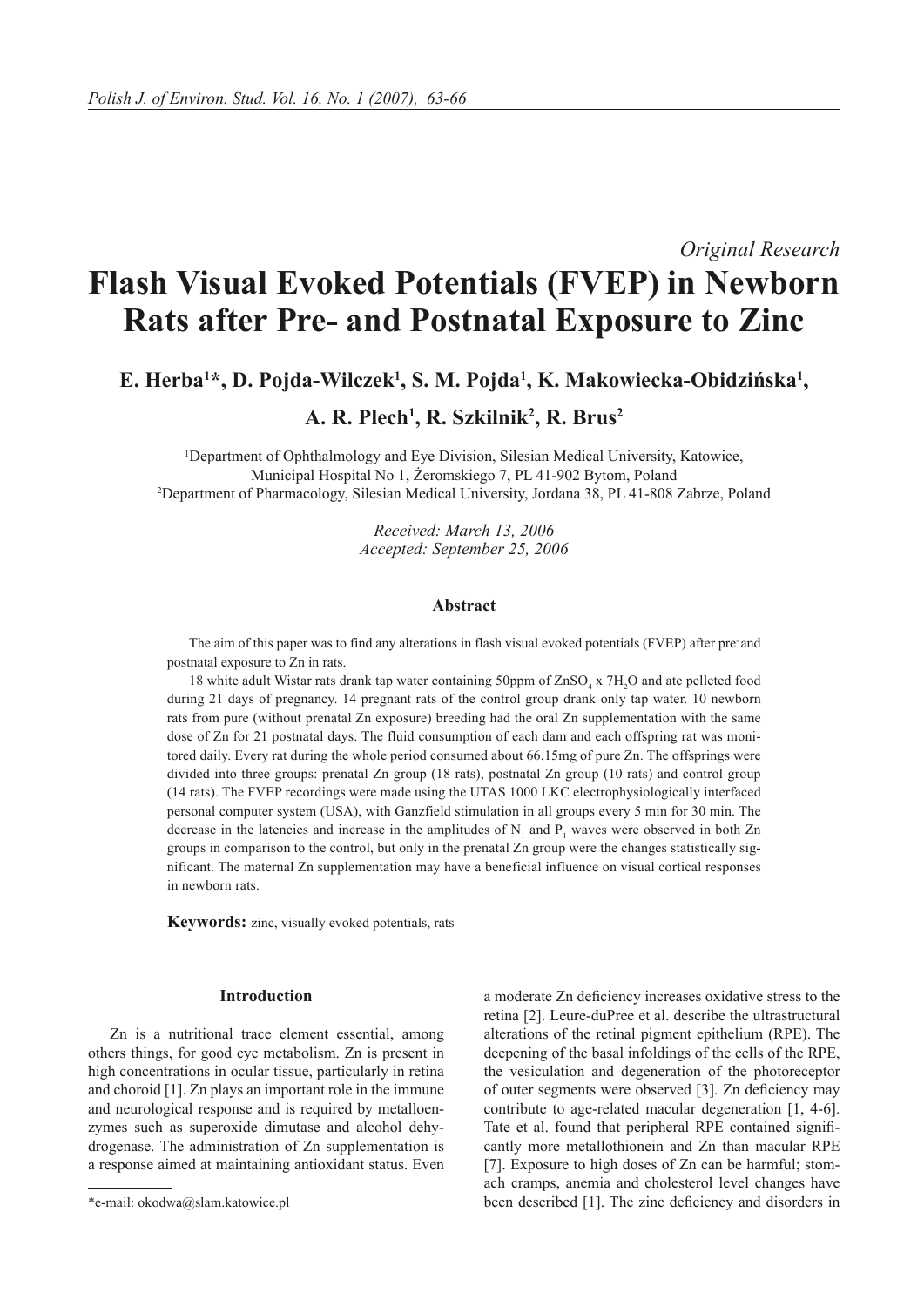its metabolism caused behavioral changes, developmental and memory retardation and stunt growth in offsprings [8, 9]. Wallwork concluded that there is a strong relationship between abnormal Zn homeostasis and central nervous system disorders [10].

The aim of this paper is to obtain information on the impact of Zn administered in the form of aqueous solutions for pregnant rats and their offspring on the ability to perceive visual sensations in the form of cortical response to evoke flash in rats.

## **Material and Methods**

The study was performed on white rats Wistar, weighing from 280 to350g, between 3-4 months of age. Three groups of animals were formed:

- group I offspring of mothers drinking only distilled water during pregnancy (control n=14)
- group II offspring of mothers drinking within a period of 3 weeks during pregnancy 50ppm  $\text{ZnSO}_4$  x  $7H<sub>2</sub>O$  (group preZn n=18)
- group III offspring coming from a pure breed drinking within a period of postnatal 3 week, 50 ppm  $ZnSO_4$  $x$  7H<sub>2</sub>O (group postZn n<sub>=</sub> 10)

The liquid consumptions by each rat was monitored daily, each rat consumed a dose of 66.15mg of pure zinc.

Rats were provided with electrodes implanted in the laboratory of the Department of Pharmacology in Zabrze.

Following intraperitoneal anesthesia with a solution of pentobarbital (Tiopental) in a dose of 10mg/kg of body weight, each animal was located in a stereotaxic frame. After properly setting its head, the skin was cut at the length of 1.5cm to uncover the bones of the skull base. An active electrode was placed on pachymeninx through a hole (L=1mm, A=1mm from lambda) above visual cortex and passive electrode was placed on a skull cover bone in the interorbital region. The electrodes were fixed to the bones with Duracryl glue (manufactured by Z. Ch. Oświęcim, Chemical Works). After tighting it with the glue, the postoperative wound was sewn up with a plane suture. After the procedure the animal was kept 6-7 days in animal quarters for convalescence. Then, in the Department of Ophtalmology in Bytom electrophysiological tests with the use of UTAS 1000 (LKC,USA) apparatus were performed. For the purpose of the above‑mentioned test animals were anesthetized by intraperitoneal administration of 10% solution of chloral hydrate in the dose of 0.03/100g of body weight. (The remedy was selected because of its low neurotoxicity and no influence on evoked potentials of brain cortex). Pupils were dilated with 1% drops of Tropicamidum or with 1% Atropinum sulfuricum (Polfa), whereas the eyelids were kept open using single sutures applied to their edges. FVEP was measured for 30 minutes after a period of adaptation to test conditions lasting approx. 20-30 minutes. Rats were stimulated with 150 flashes of light every 5 minutes at a frequency of 1.9 Hz. Signals went through low and high-frequency filters, respectively (0.3 and 100 Hz). The responses were time-averaged and saved. Six FVEPs were obtained from each animal. Latencies and amplitudes of the first negative  $N<sub>1</sub>$ and positive  $P_1$  peaks of FVEP wave in relationship to izoelectric line were subject to assessment (Fig.1). The results obtained in each tested group were subject to the statistical T-Student test in relation to the control group.

The significance level for the results was assumed at  $p < 0.05$ .

The study was approved by the Ethics Committee of the Medical University of Silesia in Katowice and was supported by grant No. NN-2-110/99 from the Medical University of Silesia.

#### **Results**

The results are presented in Table 1. In the control group the average value of latencies of  $N_1$  was 50 ms  $(100\%)$  and of  $P_1$  71ms. The prenatal exposure to Zn led to a statistically significant (p<0.05) shortening of both latencies.

 $N_1$  to 46 ms (92%) and  $P_1$  to 67 ms (92%). In the postZn group the shortening of latencies,  $N_1$  to 49 ms (98%) and  $P_1$  to 70 ms (98%) did not differ significantly statistically in comparison with control. The mean value of  $N_1$  amplitude in control rats was  $36\mu$ V (100%), in preZn group 60  $\mu$ V (166%) and in the postZn group  $41\mu$ V (111%). It means that the increase of  $N_1$  amplitude in both groups was of 66% and of 11%, respectively, and showed the highly statistical significance ( $p<0.01$ ). Significant differences ( $p<0.05$ ) also occured between the value of amplitude of  $P_1$ , in the preZn group it was 38  $\mu$ V (180%), in the postZn group 25  $\mu$ V (118%) compared to the control group 21  $\mu$ V (100%).



Fig.1. The FVEP wave in control, postZn and preZn groups. The registration was obtain in 20 min of examination in every group.

# **VISUAL EVOKED RESPONSE**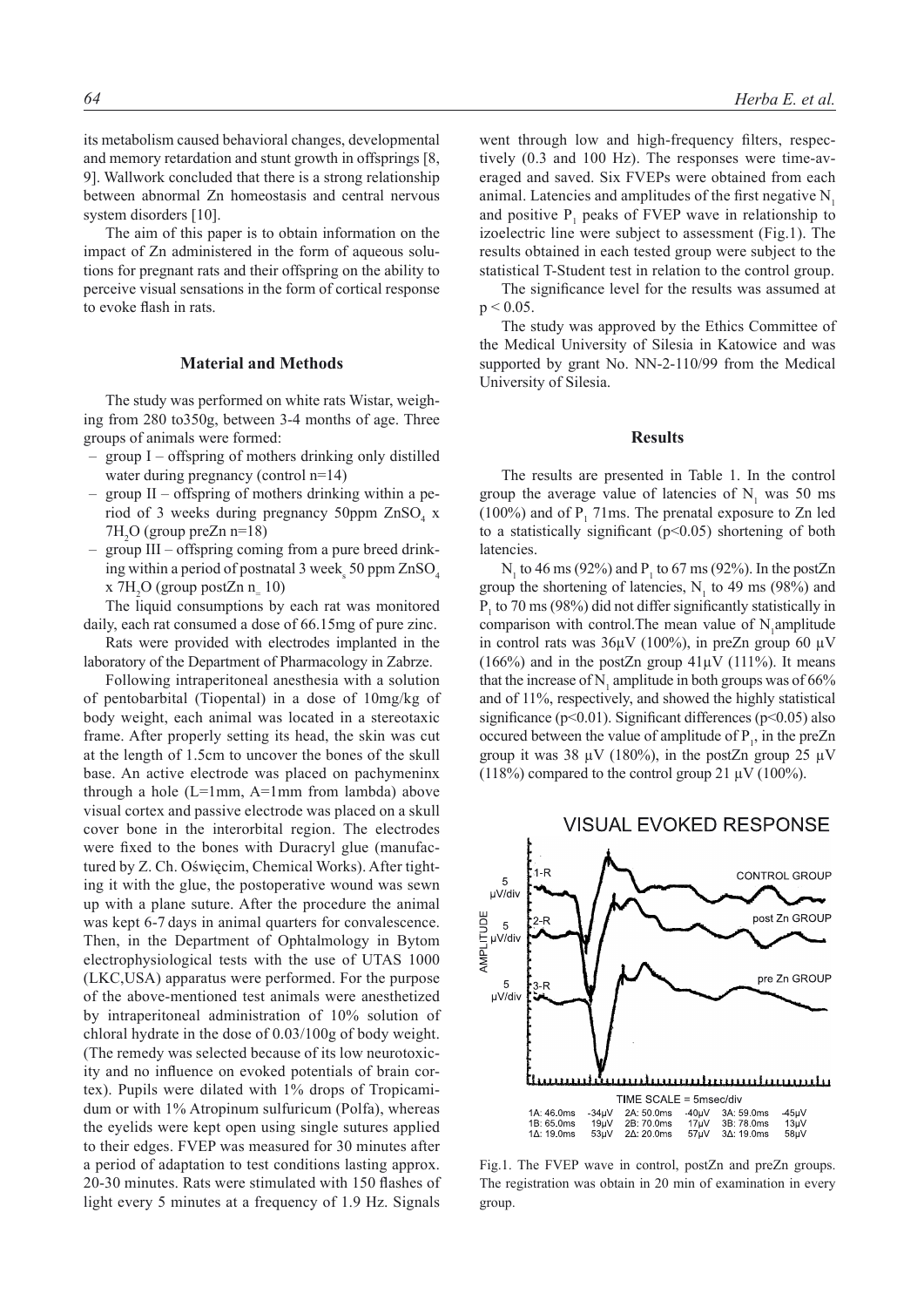|                                          | N<br>latency<br>$\lceil ms \rceil$ | <b>SD</b><br>d.f.<br>t(calc) | $p \leq$  | Ρ.<br>latency<br>[ms] | <b>SD</b><br>d.f.<br>t(calc) | $p\leq$   | $N_1$ am-<br>plitude<br>$[\mu V]$ | <b>SD</b><br>d.f.<br>t(calc) | $p\leq$ | $P$ , am-<br>plitude<br>$[\mu V]$ | <b>SD</b><br>d.f.<br>t(calc) | $p\leq$ |
|------------------------------------------|------------------------------------|------------------------------|-----------|-----------------------|------------------------------|-----------|-----------------------------------|------------------------------|---------|-----------------------------------|------------------------------|---------|
| <b>CONTROL</b><br><b>GROUP</b><br>$n=14$ | 50<br>100%                         | 0.8                          |           | 71<br>100%            | 1.1                          |           | 36<br>100%                        | 2.3                          |         | 21<br>100%                        | 2.8                          |         |
| preZn GROUP<br>$n=18$                    | 46<br>92%                          | 2.4<br>30<br>2.435           | 0.05      | 67<br>94%             | 0.7<br>30<br>2.287           | 0.05      | 60<br>166%                        | 3.5<br>30<br>3.255           | 0.01    | 38<br>180%                        | 4.2<br>30<br>5.135           | 0.01    |
| postZn GROUP<br>$n=10$                   | 49<br>98%                          | 1.8                          | <b>NS</b> | 70<br>98%             | 0.5                          | <b>NS</b> | 41<br>111%                        | 7.2<br>22<br>2.125           | 0.05    | 25<br>118%                        | 5.6<br>22<br>2.095           | 0.05    |

Table 1. The mean values of the latencies and amplitudes of the first deep negative peak  $(N_1)$  and the next positive one  $(P_1)$  of flash visual evoked potentials (FVEP) in prenatal (preZn) and postnatal (postZn) exposed for zinc rats and in the control group.

n – the number of rats in the group;  $N_1$ ,  $P_1$  – values are presented as arithmetic mean  $\pm SD$ ;  $p \le -$  versus the control

### **Discussion**

For many years our department has been performing investigations on the impact of environmental pollutants on the eyes. Among others the influence of such pollutants as cadmium [11], lead, manganium, mercury [12, 13] and selenium to visual potentials of optical cortex have been studied. All metals tested in our department except for selenium, to a different extent, made changes in the FVEP wave, which is typical for toxic damages to the optical pathway, expressed by lengthened latencies and the decrease in the amplitude of FVEP response. Our own studies [14] and those from other laboratories [15, 16], prove that pattern visual evoked potentials (PVEP) usually faithfully correspond to the visual acuity; moreover, the FVEP wave in rats is very similar to the PVEP in humans and it differs only in shorter latency because of shorter distance from the eye to the optical cortex. The results obtained in this study might show the beneficial role of Zn supplementation on visual cortical responses, especially in the prenatal period. Such electrophysiological studies were not described earlier in the available literature. Paterson et al. showed that marginal Zn deficiency in the postnatal rat model produced the morphologic ocular changes with depression of the electroretinogram and oscillatory potentials [17]. The results we obtained allowed us to assess the influence of Zn on optical nerve and pathway function, we cannot draw any conclusions about its impact on retina. Our results were consistent with those of Labus et al.[18], who showed that the behavioral changes in the same rat model were greater after prenatal exposure to Zn only. Nowak et al. also observed that pre- and postnatal exposure to Zn increased the dopamine concentration and its synthesis in rat's brain. The increase concerned to a larger extent the rats from postZn group [19]. Behavioral changes and altered morphology in brain, which were associated with Zn deficiency, also were reported by Wallwork [10]. Zn is involved in the metabolism of some neurotransmitters and indirectly affects dopamine metabolism [20]. Colvin et al. [21] assumed that Zn could

play an important neuromodulatory role at glutamatergic synapses. Zn-induced neurotoxicity showed sensitivity to NMDA channel antagonists, suggesting that the Zn influx can also occur across glutamate-activated channels. Chowanadisai et al. observed that prenatal and early postnatal Zn deficiency impairs learning and memory and these deficits persist into adulthood. The key modulator in this process may be the NMDA receptor; however, effects of Zn deficiency on the regulation of NMDA receptor activity are still not well understood [22].

It's also known that Zn blocks the  $GABA_A$  receptor, glutamate and the dopamine transporter [21].

#### **Conclusion**

Maternal zinc supplementation increased the sensitivity of visual systems to light in newborns, so it may have a beneficial influence on visual cortical responses.

#### **References**

- 1. GRAHN B.H., PATERSON P.G., GOTTSCHALL-PASS K.T.**,** ZHANG Z. Zinc and the eye. J Am Coll Nutr. **20** (2 Suppl), 106, **2001.**
- 2. MICELI M.V., TATE D.J.JR., ALCOCK N.**W.,** NEW-SOME D.A. Zinc deficiency and oxidative stress in the retina of pigment rats. Invest Ophthalmol Vis Sci. **40** (6), 1238, **1999.**
- 3. LEURE-DUPREE A.E.**,** MCCLAIN C.J. Changes in retinal morphology and vitamin A metabolism as a consequence of decreased zinc availability. Retina. **2,** 294**, 1982.**
- 4. HYUN H.J., SOHN J.H., HA D.**W.,** AHN Y.H., KOH J.Y., YOON Y.H. Depletion of intracellular zinc and copper with TPEN results in apoptosis of cultured human retinal pigment epithelial cells. Invest Ophthalmol Vis Sci. **42 (2)**, 460, **2001.**